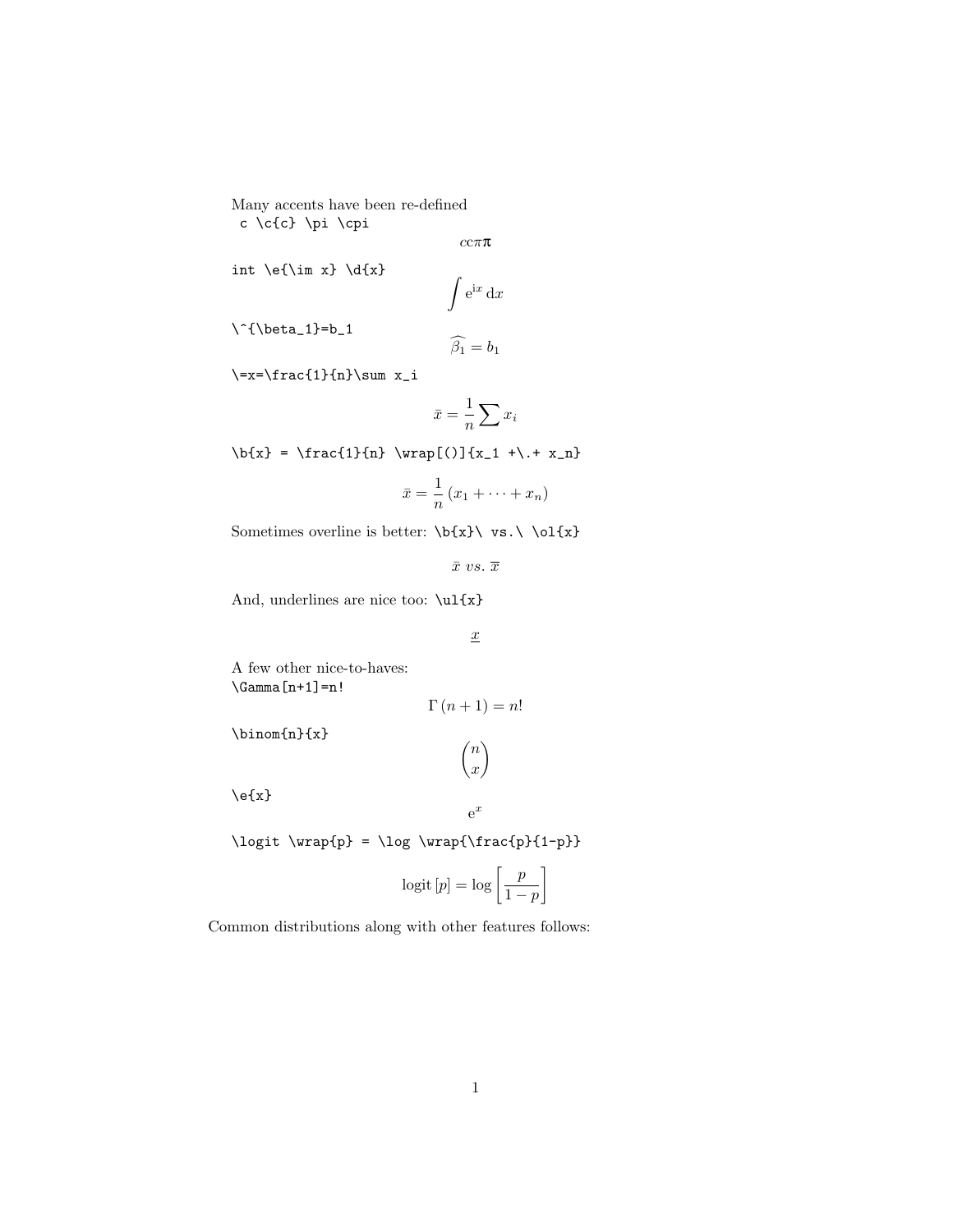Normal Distribution  $Z \sim \N{0}{1}$ , \where \E{Z}=0 \and \V{Z}=1

$$
Z \sim N(0, 1)
$$
, where  $E[Z] = 0$  and  $V[Z] = 1$ 

 $\P{|Z|>z_\hbar}=\alpha$ 

$$
P\left[|Z| > z_{\frac{\alpha}{2}}\right] = \alpha
$$

\pN[z]{0}{1}

$$
\frac{1}{\sqrt{2\pi}}\mathrm{e}^{-z^2/2}
$$

or, in general  $\pi[z]{\mu}{\sd^2}$ 

$$
\frac{1}{\sqrt{2\pi\sigma^2}}e^{-(z-\mu)^2/2\sigma^2}
$$

Sometimes, we subscript the following operations:  $\E[z](Z)=0$ ,  $V[z](Z)=1$ ,  $\and \P[z](|Z|>z_\hbar)=\alpha$ 

$$
E_z[Z] = 0, V_z[Z] = 1
$$
, and  $P_z[|Z| > z_{\frac{\alpha}{2}}] = \alpha$ 

Multivariate Normal Distribution  $\label{thm:main} $$\bm{X} ^ N[p]{\bm{\mu}}}{\sfsl}_{\S1{\,\Sigma}}$ 

 $\mathbf{X} \sim \mathrm{N}_p\left(\boldsymbol{\mu},\right.\vert \boldsymbol{\Sigma}\right)$ 

Chi-square Distribution Z\_i \iid \N{0}{1}, \where i=1 ,\., n

$$
Z_i \stackrel{\text{iid}}{\sim} \mathcal{N}(0, 1), \text{ where } i = 1, \dots, n
$$

 $\chi = \sum_i Z_i^2$   $\chi_{n}$ 

$$
\chi^2 = \sum_i Z_i^2 \sim \chi^2(n)
$$

\pChi[z]{n}

$$
\frac{2^{-n/2}}{\Gamma(n/2)}z^{n/2-1}e^{-z/2}I_z(0,\infty), \text{ where } n>0
$$

t Distribution

 $\frac{\N{0}{1}}{\sqrt{ract(\text{N}^{n}}{n}} ~ \tfn$ 

$$
\frac{\mathrm{N}\left(0,\ 1\right)}{\sqrt{\frac{\chi^{2}\left(n\right)}{n}}} \sim \mathrm{t}\left(n\right)
$$

F Distribution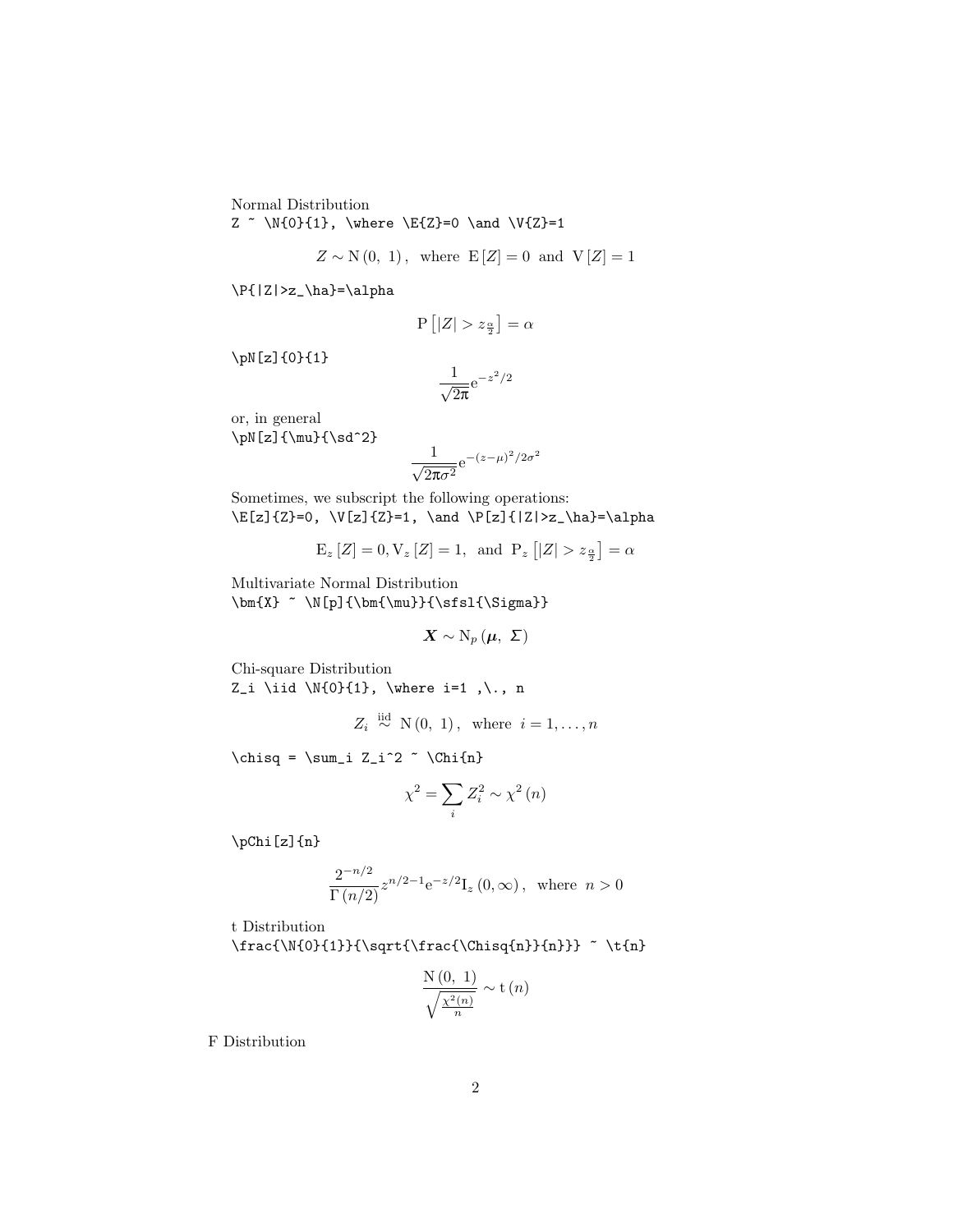X\_i, Y\_{\^i} \iid \N{0}{1} \where i=1 ,\., n; \^i=1 ,\., m \and \V{X\_i, Y\_{\^i}}=\sd\_\xy=  $X_i, Y_i \stackrel{\text{iid}}{\sim} \mathbb{N} (0, 1)$  where  $i = 1, \ldots, n; \tilde{i} = 1, \ldots, m$  and  $\mathbb{V} [X_i, Y_i] = \sigma_{xy} = 0$ 

 $\label{th:main} $$ \chisq_x = \sum_i X_i^2 ~ \Chi{n}$ 

$$
\chi_x^2 = \sum_i X_i^2 \sim \chi^2(n)
$$

\chisq\_y = \sum\_{\~i} Y\_{\~i}^2 ~ \Chi{m}

$$
\chi_y^2 = \sum_{\tilde{i}} Y_{\tilde{i}}^2 \sim \chi^2(m)
$$

 $\frac{\chi_x}{\chisq_y}$   $\F{n, m}$ 

$$
\frac{\chi_{x}^{2}}{\chi_{y}^{2}} \sim \mathrm{F}\left(n, m\right)
$$

Beta Distribution

B=\frac{\frac{n}{m}F}{1+\frac{n}{m}F} ~ \Bet{\frac{n}{2}, \frac{m}{2}}

$$
B = \frac{\frac{n}{m}F}{1 + \frac{n}{m}F} \sim \text{Beta}\left(\frac{n}{2}, \frac{m}{2}\right)
$$

\pBet{\alpha}{\beta}

$$
\frac{\Gamma(\alpha+\beta)}{\Gamma(\alpha)\Gamma(\beta)}x^{\alpha-1}(1-x)^{\beta-1}I_x(0, 1), \text{ where } \alpha > 0 \text{ and } \beta > 0
$$

Gamma Distribution G ~  $\Gamma\{\alpha, \beta\}$ 

$$
G \sim \text{Gamma}(\alpha, \beta)
$$

\pGam{\alpha}{\beta}

$$
\frac{\beta^{\alpha}}{\Gamma\left(\alpha\right)}x^{\alpha-1}\mathrm{e}^{-\beta x}\mathrm{I}_{x}\left(0,\infty\right),\;\;\text{where}\;\;\alpha>0\;\;\text{and}\;\;\beta>0
$$

Cauchy Distribution  $C \sim \Cau\{\theta, \nu\}$ 

$$
C \sim
$$
 Cauchy  $(\theta, \nu)$ 

\pCau{\theta}{\nu}

$$
\frac{1}{\nu\pi\left\{1+\left[\left(x-\theta\right)/\nu\right]^{2}\right\}}, \text{ where } \nu > 0
$$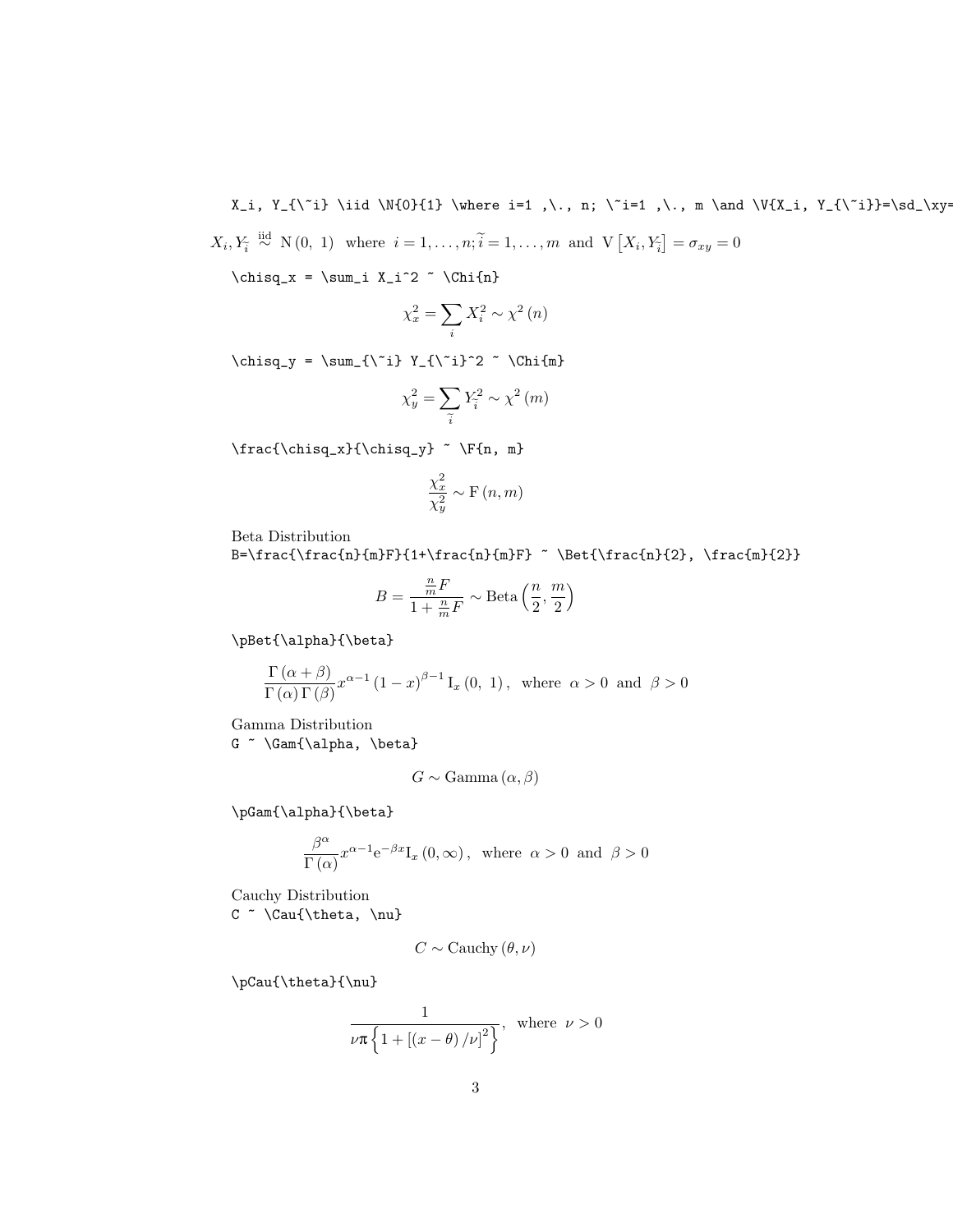Uniform Distribution  $X \sim \U{0, 1}$ 

$$
X\sim\mathrm{U}\left(0,1\right)
$$

\pU{0}{1}

 $I_x(0, 1)$ 

or, in general \pU{a}{b}

$$
\frac{1}{b-a}\mathbf{I}_x\left(a,\ b\right),\ \ \text{where}\ \ a
$$

Exponential Distribution X ~ \Exp{\lambda}

$$
X \sim \text{Exp}\left(\lambda\right)
$$

\pExp{\lambda}

$$
\frac{1}{\lambda}e^{-x/\lambda}I_{x}\left(0,\infty\right),\text{ where }\lambda>0
$$

Hotelling's  $T^2$  Distribution  $X \sim \T{\\nu_1, \nu_2}$ 

$$
X \sim \mathrm{T}^2 \left( \nu_1, \nu_2 \right)
$$

Inverse Chi-square Distribution X ~ \IC{\nu}

$$
X \sim \chi^{-2}\left(\nu\right)
$$

Inverse Gamma Distribution X ~ \IG{\alpha, \beta}

$$
X \sim \text{Gamma}^{-1}\left(\alpha, \beta\right)
$$

Pareto Distribution X ~ \Par{\alpha, \beta}

$$
X \sim
$$
 Pareto  $(\alpha, \beta)$ 

\pPar{\alpha}{\beta}

$$
\frac{\beta}{\alpha\left(1+x/\alpha\right)^{\beta+1}}I_x\left(0,\infty\right), \text{ where } \alpha > 0 \text{ and } \beta > 0
$$

Wishart Distribution  $\sfsl{X}$  ~ \W{\nu, \sfsl{S}}

 $X \sim$  Wishart  $(\nu, S)$ 

Inverse Wishart Distribution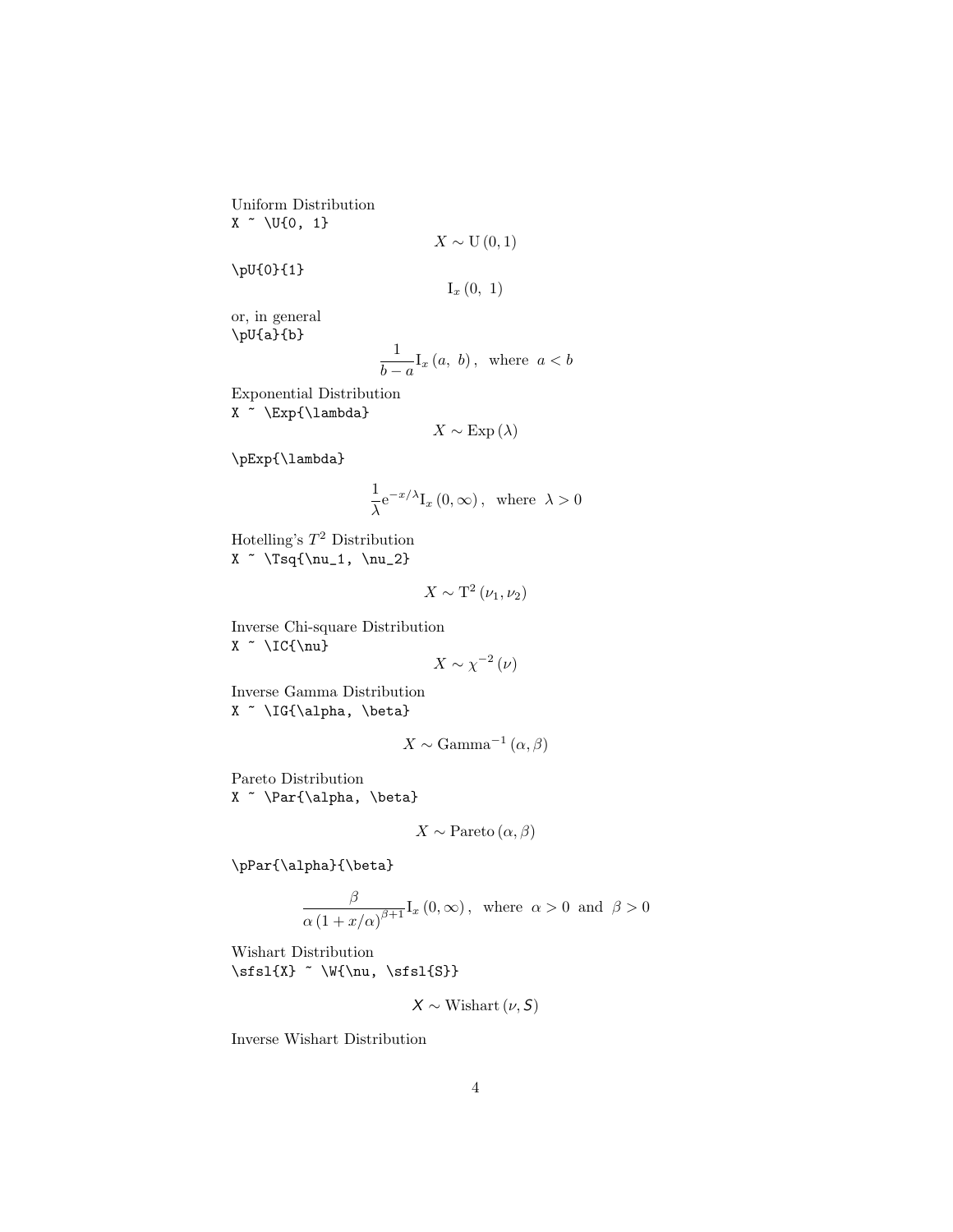$\label{eq:ss1} $$\sfsl_{X} ^ IW{\nu, \sfsl_{S^{-1}}}$$$ 

$$
X \sim \text{Wishart}^{-1}\left(\nu, S^{-1}\right)
$$

Binomial Distribution  $X \sim \binom{n}{p}$ 

$$
X \sim \text{Bin}\left(n, p\right)
$$

\pBin{n}{p}

$$
\binom{n}{x} p^x (1-p)^{n-x} \mathcal{I}_x (\{0,1,\ldots,n\}), \text{ where } p \in (0,1) \text{ and } n = 1,2,\ldots
$$

Bernoulli Distribution  $X \sim \B{p}$ 

$$
X \sim \mathcal{B}(p)
$$

Beta-Binomial Distribution  $X \sim \BB{p}$ 

$$
X \sim \text{Beta-Bin}(p)
$$

```
\pBB{n}{\alpha}{\beta}
```
 $\Gamma(n+1)\Gamma(\alpha+x)\Gamma(n+\beta-x)\Gamma(\alpha+\beta)$  $\frac{\Gamma(n+1)\Gamma(\alpha+x)\Gamma(n+\beta+x)\Gamma(\alpha+\beta)}{\Gamma(x+1)\Gamma(n-x+1)\Gamma(n+\alpha+\beta)\Gamma(\alpha)\Gamma(\beta)}$  I<sub>x</sub> ({0,1,...,n}), where  $\alpha > 0, \beta > 0$  and  $n = 1, 2, ...$ 

Negative-Binomial Distribution  $X \sim \NB{n, p}$ 

$$
X \sim \text{Neg}-\text{Bin}(n, p)
$$

Hypergeometric Distribution  $X \sim \H G\{n, M, N\}$ 

 $X \sim$  Hypergeometric  $(n, M, N)$ 

Poisson Distribution  $X$  ~ \Poi{\mu}

 $X \sim \text{Poisson}(\mu)$ 

\pPoi{\mu}

$$
\frac{1}{x!} \mu^x e^{-\mu} I_x (\{0, 1, \dots\}), \text{ where } \mu > 0
$$

Dirichlet Distribution  $\bm{X}$  ~  $Dir{\alpha_1 \ . \alpha_k}$ 

 $\mathbf{X} \sim \text{Dirichlet}(\alpha_1 \ldots \alpha_k)$ 

Multinomial Distribution  $\label{eq:3} $$\bm{X} ^ M{n, \alpha_1 \.\alpha_k}$ 

 $\mathbf{X} \sim \text{Multinomial}(n, \alpha_1 \dots \alpha_k)$